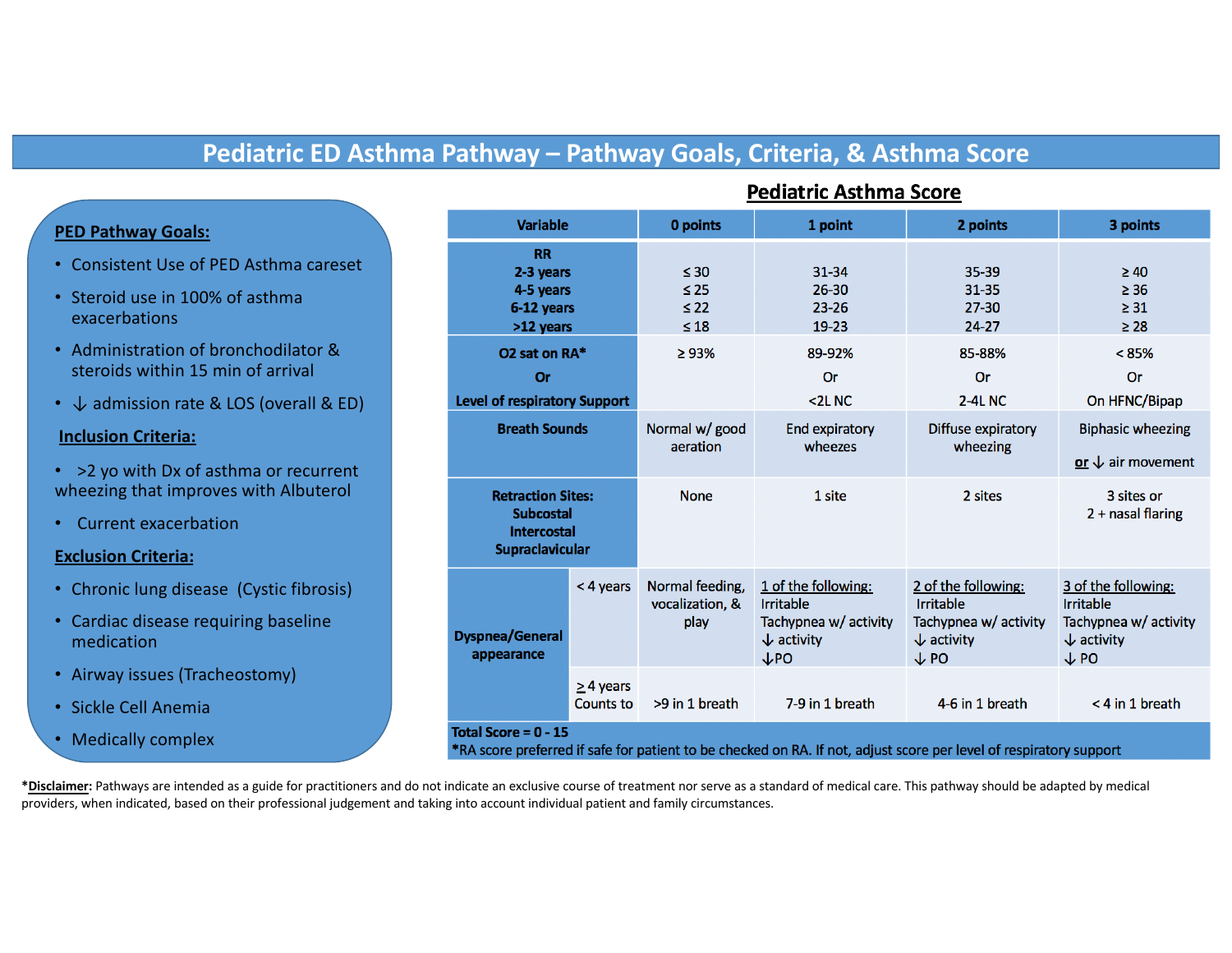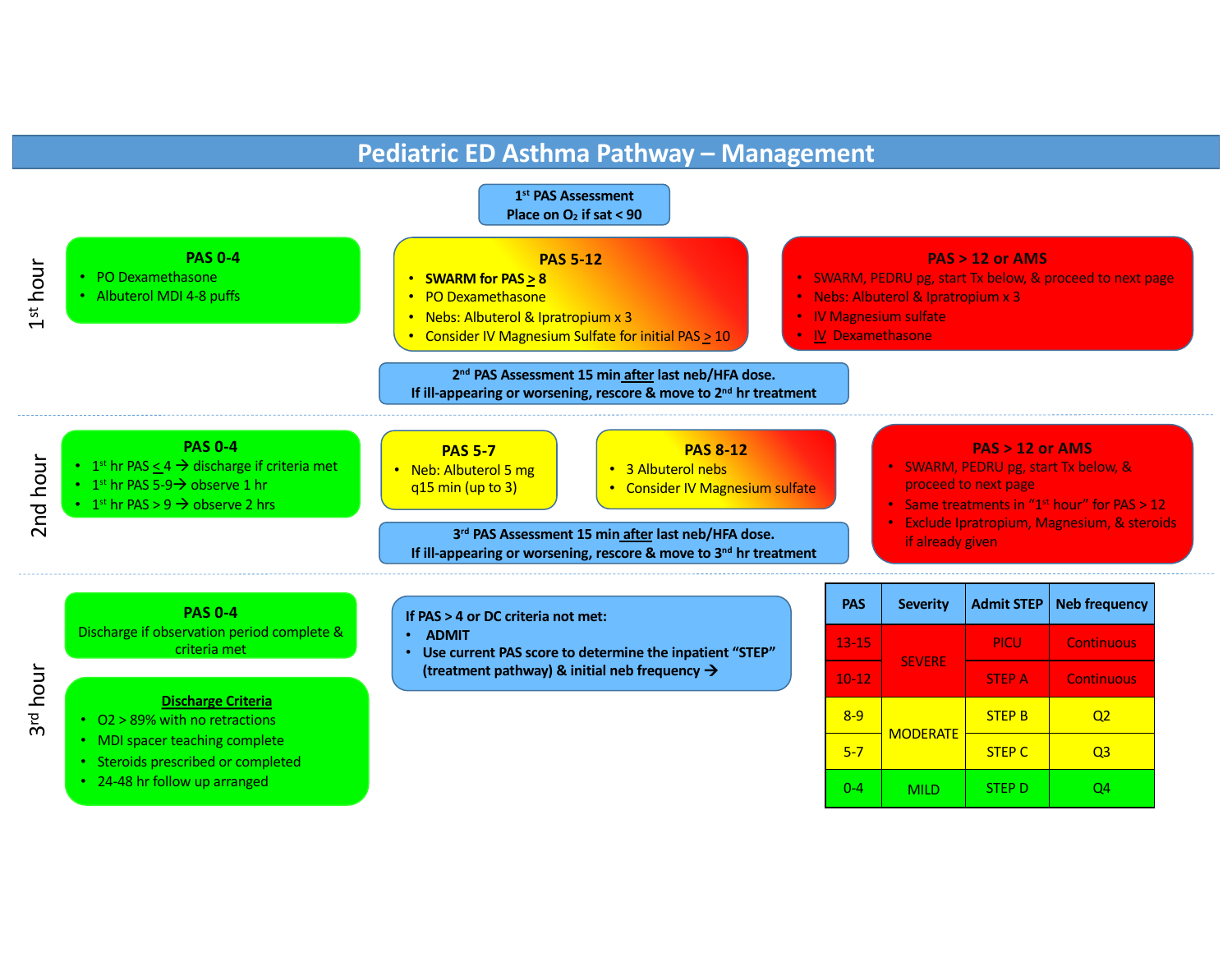# **APPROACH TO THE ACUTELY SEVERE ASTHMATIC PATIENT (PAS >12)**



| Agent               | Recommended dosages &/or usage                                                                                                                                                                                                                            |    |  |  |  |
|---------------------|-----------------------------------------------------------------------------------------------------------------------------------------------------------------------------------------------------------------------------------------------------------|----|--|--|--|
| Albuterol           | 0.5-1 mg/kg/hr. Suggested continuous albuterol dose ranges per wt: If < 20 kg $\rightarrow$ 10-20 mg/hr; 20-30 kg $\rightarrow$<br>20-30 mg/hr, > 30 kg $\rightarrow$ 20-45 mg/hr (> 30 mg/hr rarely needed). Monitor for hypokalemia.                    |    |  |  |  |
| Ipratropium         | May consider use as an adjunct given q4 in patients on continuous albuterol.                                                                                                                                                                              |    |  |  |  |
| <b>IV Magnesium</b> | If poor response to bolus dose, consider infusions in dosing table. Mg level $\approx$ 4 mg/dL. Watch for hypotension                                                                                                                                     | On |  |  |  |
| <b>HFNC/BiPAP</b>   | Titrate flows PRN. Start w/Bipap if LOC $\downarrow$ . Bipap w/ Precedex is an option if child is HDS. Give 1 mcg/kg over<br>10 min (may repeat x 1), followed by drip of 0.5 - 1 mcg/kg/min. Titrate PRN by 0.1 - 0.2 mcg/kg/min (MAX<br>of 2 mcg/kg/hr) |    |  |  |  |
| <b>Terbutaline</b>  | Refer to dosing table. IV preferred but SQ may be used. Monitor HR & BP closely, and potassium q12-24 hrs                                                                                                                                                 | Mc |  |  |  |
| Epinephrine         | IM 0.01 mg/kg (max 0.3 mg) q 5 min PRN.                                                                                                                                                                                                                   |    |  |  |  |
| Ketamine            | Bolus dose is $0.5 - 1$ mg/kg. Infusion is $5-20$ mcg/kg/min. Titrate to effect. Be ready to intubate if needed.                                                                                                                                          |    |  |  |  |
| Aminophylline       | Bolus: 6 mg/kg over 30 min. infusion: 0.5-1.2 mg/kg/h. Check level 30 min after infusion & then q12 h.<br>Therapeutic range 10-20 mcg/mL                                                                                                                  |    |  |  |  |

| <b>Asthma Intubation Guideline</b><br>Must be supervised by airway physician from PICU,<br>Anesthesia, PED, or main ED |                                                                                                                                                                                                                                                     |  |  |  |  |
|------------------------------------------------------------------------------------------------------------------------|-----------------------------------------------------------------------------------------------------------------------------------------------------------------------------------------------------------------------------------------------------|--|--|--|--|
| <b>Step</b>                                                                                                            | <b>Recommendation</b>                                                                                                                                                                                                                               |  |  |  |  |
| Pre-<br>intubation                                                                                                     | Pre-oxygenate, NS bolus, review airway<br>checklist, notify PICU attending                                                                                                                                                                          |  |  |  |  |
| Induction<br>meds                                                                                                      | Induction:<br>Ketamine 1.5-2 mg/kg followed by<br>Rocuronium 1.2-1.5 mg/kg                                                                                                                                                                          |  |  |  |  |
| Initial<br>Ventilation                                                                                                 | Initially hand-ventilate patient with a slow<br>rate. Watch for hyperinflation, HD<br>instability, & Pneumothorax                                                                                                                                   |  |  |  |  |
| Ventilator<br>Settings                                                                                                 | Mode: PC<br>TV: start with 6-8, up to 10ml/kg<br>Initial rate: 6-12 breaths per min<br>Inspiratory time: 1-1.5 sec<br>Expiratory time: 4-9 sec<br>I:E ratio 1:3-5<br>PFFP: 5<br>PIP goal: 25-30 (max of 45 cm H20)<br>Plateau pressure: < 30 cm H20 |  |  |  |  |
| Ongoing<br>Sedation<br>&<br>Analgesia                                                                                  | Ketamine at 1-2 mg/kg/hr<br>$+/-$ midazolam 0.1-0.2 mg/kg/hr<br>Analgesia: Fentanyl 2 mcg/kg/hr<br>If continuing NM blockade (not > 48 hrs):<br>Cisatracurium 0.1-0.15 mg/kg q 30-60 min                                                            |  |  |  |  |
| Monitoring<br>post<br>intubation                                                                                       | Permissive hypercapnia<br>Plateau Pressures < 30 cm H20<br>ABG q 1-2 hrs<br>Adequate sedation + analgesia<br>Watch for breath stacking                                                                                                              |  |  |  |  |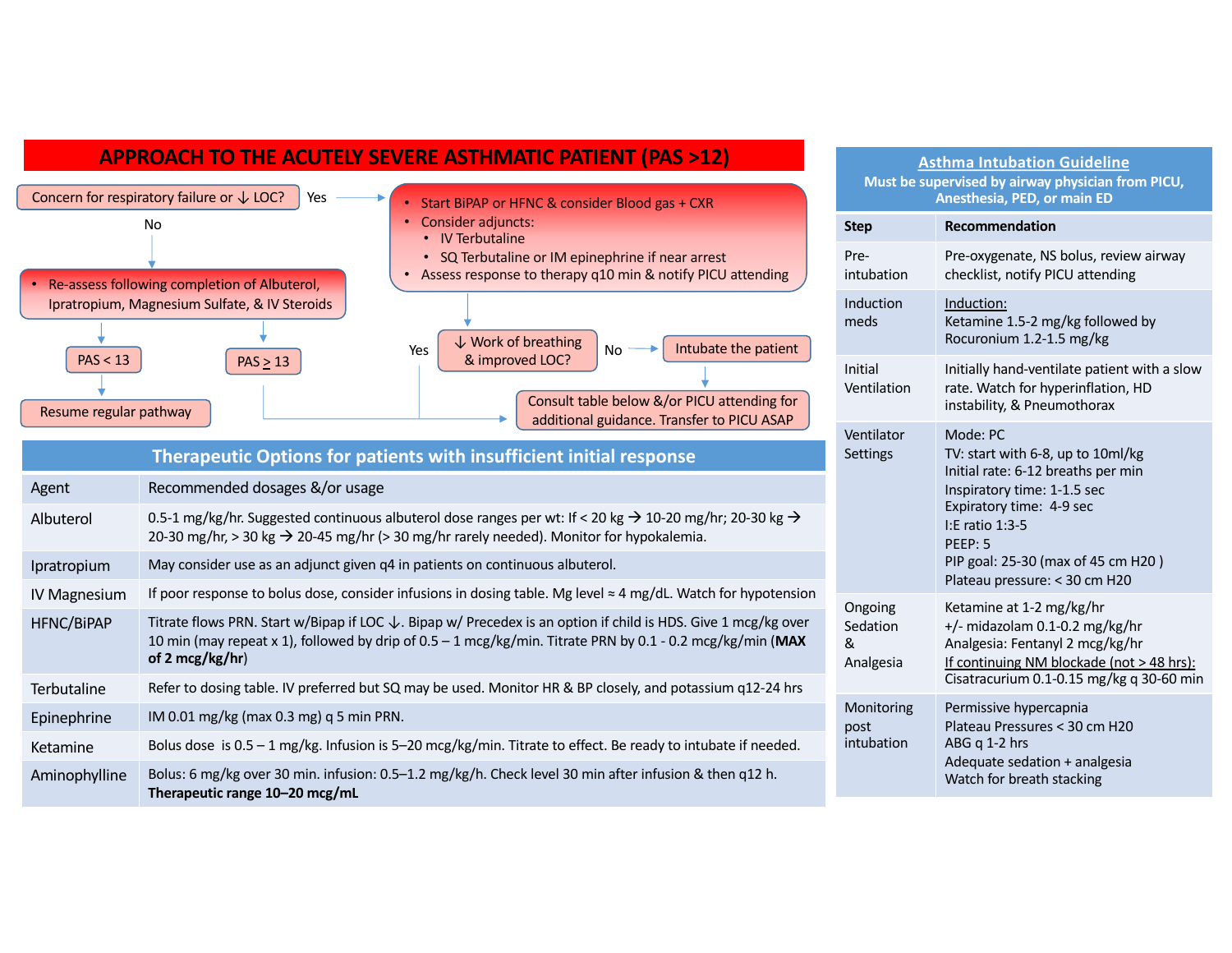# **Pediatric ED Asthma Pathway – General Dosing & Terbutaline Titration Example**

| <b>ASTHMA GENERAL DOSING TABLE</b>                                                                                                                     |                        |                                                                                        |               |                              |       |                  |  |  |  |
|--------------------------------------------------------------------------------------------------------------------------------------------------------|------------------------|----------------------------------------------------------------------------------------|---------------|------------------------------|-------|------------------|--|--|--|
| <b>Albuterol</b>                                                                                                                                       |                        |                                                                                        |               |                              |       |                  |  |  |  |
| Kg                                                                                                                                                     | <b>Individual Nebs</b> |                                                                                        | <b>MDI</b>    | Continuous Neb (see below**) |       |                  |  |  |  |
| $0 - 10$                                                                                                                                               | 2.5 mg (0.5mL)         |                                                                                        | 4 puffs       | $10$ mg/hr                   |       |                  |  |  |  |
| >10                                                                                                                                                    |                        | 5 mg (1 mL)                                                                            | 8 puffs       | 20mg/hr                      |       |                  |  |  |  |
| **Continuous solution takes time, Combine single doses until it arrives                                                                                |                        |                                                                                        |               |                              |       |                  |  |  |  |
| Ipratropium                                                                                                                                            |                        |                                                                                        |               |                              |       |                  |  |  |  |
| $0-10$ kg<br>250 mcg neb                                                                                                                               |                        |                                                                                        |               |                              |       |                  |  |  |  |
| $>10$ kg                                                                                                                                               |                        | 500 mcg neb                                                                            |               |                              |       |                  |  |  |  |
| <b>Steroid Options</b>                                                                                                                                 |                        |                                                                                        |               |                              |       |                  |  |  |  |
| Dexamethasone                                                                                                                                          |                        |                                                                                        | $0.6$ mg/kg   |                              | PO/IV | <b>MAX 16 mg</b> |  |  |  |
| Methylprednisolone                                                                                                                                     |                        |                                                                                        | 1-2 mg/kg/day |                              | IV    | MAX 60 mg/day    |  |  |  |
| Prednisone/Prednisolone                                                                                                                                |                        |                                                                                        | 1-2 mg/kg/day |                              | PO    | MAX 60 mg/day    |  |  |  |
| <b>IV Magnesium Sulfate</b>                                                                                                                            |                        |                                                                                        |               |                              |       |                  |  |  |  |
| Bolus: 50 mg/kg (MAX 2 grams) over 20 min with 20 ml/kg NS (MAX 1 L)                                                                                   |                        |                                                                                        |               |                              |       |                  |  |  |  |
| Optional Infusion (PICU/ED only): If persistently severe after bolus dose,<br>may give an infusion of 50 mg/kg over 1hr (MAX 2 gram/hr) up to 3 times. |                        |                                                                                        |               |                              |       |                  |  |  |  |
| <b>Terbutaline</b>                                                                                                                                     |                        |                                                                                        |               |                              |       |                  |  |  |  |
| <b>SQ</b>                                                                                                                                              |                        | 10 mcg/kg q20 min x 3 doses<br>MAX 250 mcg = 0.25 mL                                   |               |                              |       |                  |  |  |  |
| IV                                                                                                                                                     |                        | 4-10 mcg/kg load over 15 min<br>MAX 750 mcg then infusion                              |               |                              |       |                  |  |  |  |
| Infusion                                                                                                                                               |                        | 0.4 mcg/kg/min, then $\uparrow$ by 0.1-0.2 mcg/kg/min PRN q 30<br>min MAX 3 mcg/kg/min |               |                              |       |                  |  |  |  |
| <b>IM Epinephrine</b>                                                                                                                                  |                        |                                                                                        |               |                              |       |                  |  |  |  |
| $<$ 30 kg                                                                                                                                              |                        | 0.15 mg q 5 min as needed                                                              |               |                              |       |                  |  |  |  |

30 kg or  $>$  0.3 mg q 5 min as needed

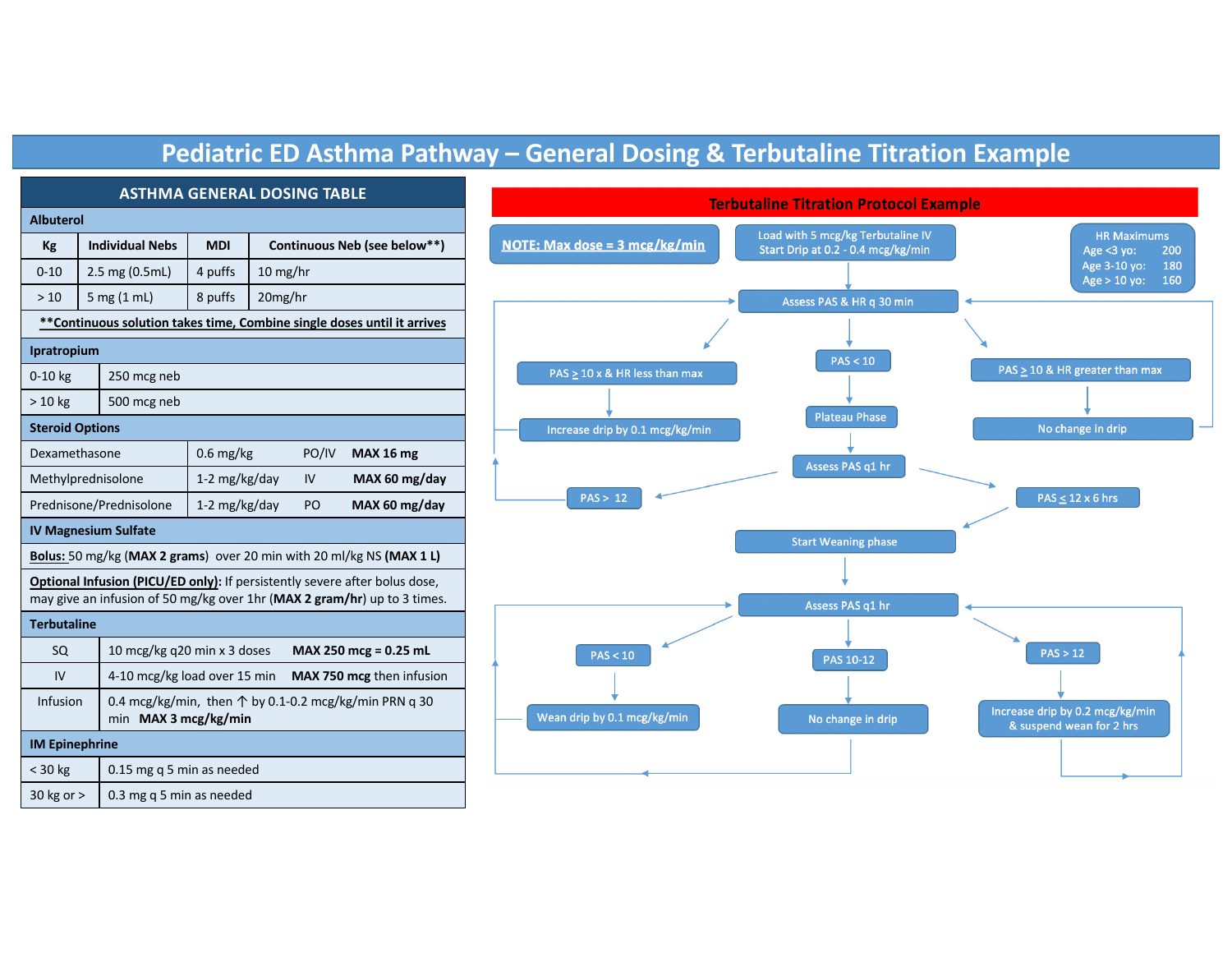## **References**

Scoring Tool Modified Quereshi PAS (adapted from tool currently in use on Pediatric Service)

- 1. Qureshi, F., Pestian, J., Davis, P., & Zaritsky, A. (1998). Effect of nebulized ipratropium on the hospitalization rates of children with asthma. *N Engl J Med, 339*(15), 1030-1035
- 2. Use of a respiratory clinical score among different providers. *Pediatr Pulmonol, 37*(3), 243-248.
- 3. Gorelick, M. H., Stevens, M. W., Schultz, T., & Scribano, P. V. (2004). Difficulty in obtaining peak expiratory flow measurements in children with acute asthma. *Pediatr Emerg Care, 20*(1), 22-26
- 4. Ducharme, F. M., Chalut, D., Plotnick, L., Savdie, C., Kudirka, D., Zhang, X., . . . McGillivray, D. (2008). The Pediatric Respiratory Assessment Measure: a valid clinical score for assessing acute asthma severity from toddlers to teenagers. *J Pediatr, 152*(4), 476-480, 480 e471
- 5. Carroll, C. L., Sekaran, A. K., Lerer, T. J., & Schramm, C. M. (2005). A modified pulmonary index score with predictive value for pediatric asthma exacerbations. *Ann Allergy Asthma Immunol, 94*(3), 355-359
- 6. National Asthma, E. and P. Prevention (2007). "Expert Panel Report 3 (EPR-3): Guidelines for the Diagnosis and Management of Asthma-Summary Report 2007." J Allergy Clin Immunol **120**(5 Suppl): S94-138.
- 7. Vo, P. and V. S. Kharasch (2014). "Respiratory failure." Pediatr Rev **35**(11): 476-484
- 8. Hammer, J. (2013). "Acute respiratory failure in children." Paediatr Respir Rev **14**(2): 64-69
- 9. Johnson, M. D., Nkoy, F. L., Sheng, X., Greene, T., Stone, B. L., & Garvin, J. (2017). Direct concurrent comparison of multiple pediatric acute asthma scoring instruments. *J Asthma, 54*(7), 741-753
- 10. Alherbish, M., et al. (2018). "Admission predictability of children with acute asthma." Ann Thorac Med **13**(1): 36-41.

#### Overview of Asthma Exacerbation Management

- 1. National Asthma, E. and P. Prevention (2007). "Expert Panel Report 3 (EPR-3): Guidelines for the Diagnosis and Management of Asthma-Summary Report 2007." J Allergy Clin Immunol **120**(5 Suppl): S94-138.
- 2. Nievas, I. F. and K. J. Anand (2013). "Severe acute asthma exacerbation in children: a stepwise approach for escalating therapy in a pediatric intensive care unit." J Pediatr Pharmacol Ther **18**(2): 88-104
- 3. Shein, S. L., et al. (2016). "Contemporary treatment of children with critical and near-fatal asthma." Rev Bras Ter Intensiva **28**(2): 167-178.
- 4. Pardue Jones, B., et al. (2016). "Pediatric acute asthma exacerbations: Evaluation and management from emergency department to intensive care unit." J Asthma **53**(6): 607-617.
- 5. Rehder, K. J. (2017). "Adjunct Therapies for Refractory Status Asthmaticus in Children." Respir Care **62**(6): 849-865

#### Effects of Asthma Pathways for Pediatric Patients

- 1. Kelly, C. S., et al. (2000). "Improved outcomes for hospitalized asthmatic children using a clinical pathway." Ann Allergy Asthma Immunol **84**(5): 509-516.
- 2. Wazeka, A., et al. (2001). "Impact of a pediatric asthma clinical pathway on hospital cost and length of stay." Pediatr Pulmonol **32**(3): 211-216.
- 3. Norton, S. P., et al. (2007). "Effect of a clinical pathway on the hospitalisation rates of children with asthma: a prospective study." Arch Dis Child **92**(1): 60-66.
- 4. Bekmezian, A., et al. (2015). "Clinical pathway improves pediatrics asthma management in the emergency department and reduces admissions." J Asthma **52**(8): 806-814.
- 5. Johnson, D. P., et al. (2018). "Implementation and Improvement of Pediatric Asthma Guideline Improves Hospital-Based Care." Pediatrics **141**(2).
- 6. Phillips, M., Fahrenbach, J., & Kane, J. (2016). The Effect of a Pediatric Intensive Care Severity-Tiered Pathway for Status Asthmaticus on Quality Measures and Outcomes. *Critical Care Medicine,44*, 376.

#### Albuterol and Atrovent

- 1. Schuh, S., et al. (1990). "Nebulized albuterol in acute childhood asthma: comparison of two doses." Pediatrics **86**(4): 509-513
- 2. Papo, M. C., et al. (1993). "A prospective, randomized study of continuous versus intermittent nebulized albuterol for severe status asthmaticus in children." Crit Care Med **21**(10): 1479-1486.
- 3. Scarfone, R. J. and E. Y. Friedlaender (2002). "beta2-Agonists in acute asthma: the evolving state of the art." Pediatr Emerg Care **18**(6): 442-447.
- 4. National Asthma, E. and P. Prevention (2007). "Expert Panel Report 3 (EPR-3): Guidelines for the Diagnosis and Management of Asthma-Summary Report 2007." J Allergy Clin Immunol **120**(5 Suppl): S94-138
- 5. Phumeetham, S., et al. (2015). "Effect of high-dose continuous albuterol nebulization on clinical variables in children with status asthmaticus." Pediatr Crit Care Med **16**(2): e41-46
- 6. Wisecup, S., et al. (2015). "Diastolic hypotension in pediatric patients with asthma receiving continuous albuterol." J Asthma **52**(7): 693-698.
- 7. Shein, S. L., et al. (2016). "Contemporary treatment of children with critical and near-fatal asthma." Rev Bras Ter Intensiva **28**(2): 167-178.
- 8. Nievas, I. F. and K. J. Anand (2013). "Severe acute asthma exacerbation in children: a stepwise approach for escalating therapy in a pediatric intensive care unit." J Pediatr Pharmacol Ther **18**(2): 88-104
- 9. Shein, S. L., Farhan, O., Morris, N., Mahmood, N., Alter, S. J., Myers, J. M., . . . Ross, K. R. (2018). Adjunctive Pharmacotherapies in Children With Asthma Exacerbations Requiring Continuous Albuterol Therapy: Findings From The Ohio Pediatric Asthma Repository. *Hospital Pediatrics,8*(2), 89-95.